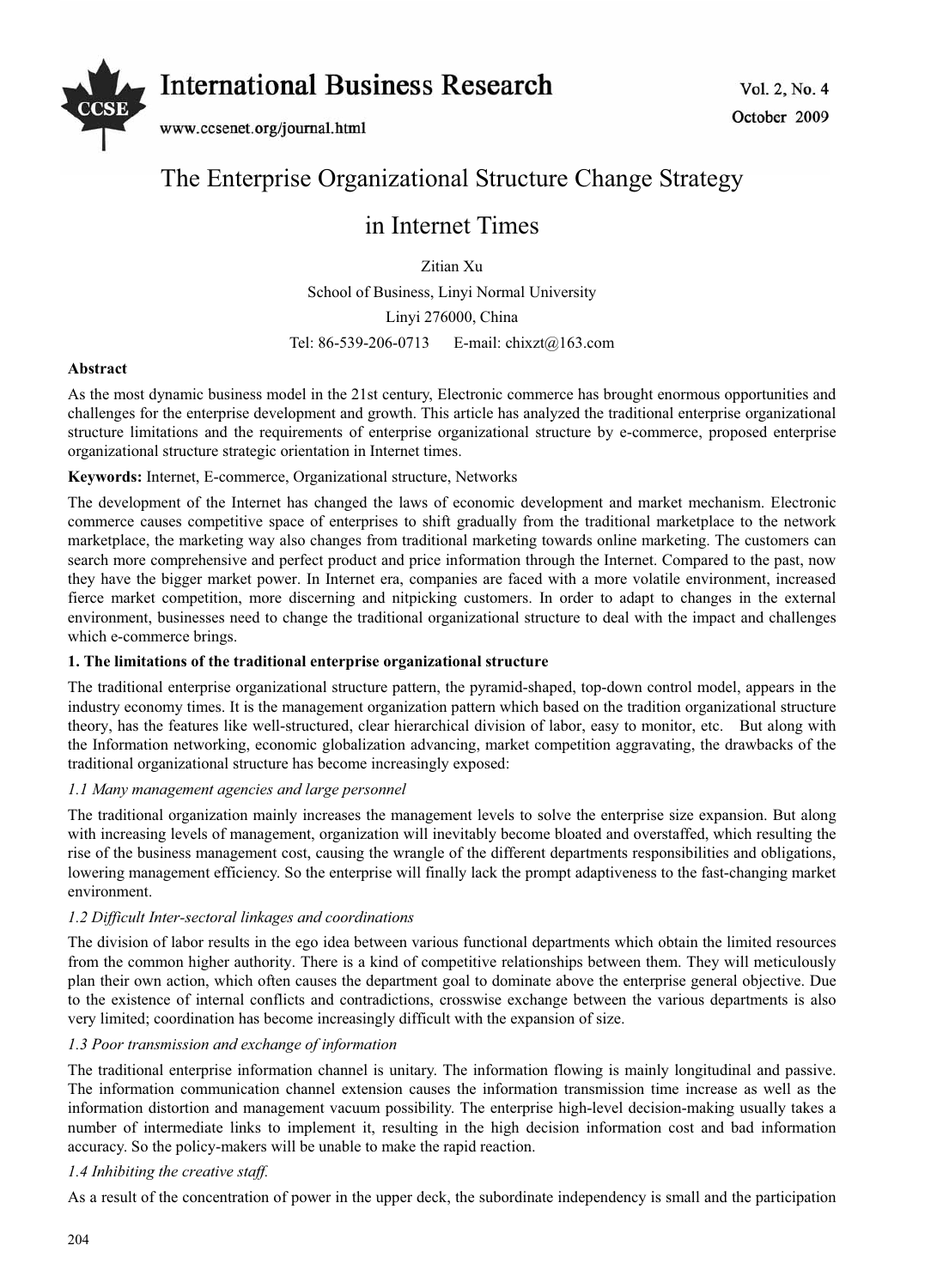in decision-makings is limited. The stern organization and the strict division of labor caused the staff to turn into the "robot", unable to display its enthusiasm and the creativity freely, restricting the realization of "humanist" management idea in business.

#### **2. The requirements of enterprise organizational structure in Internet era**

Internet causes enterprise's competition to enter non-boundary competition times; the traditional enterprise organization pattern is very difficult to adapt the e-commerce businesses. E-commerce sets new requests to the enterprise organizational structure:

#### *2.1 Rapid organization responsion*

In Internet era, enterprises are faced with the consumers who pursuit diversified and personalized demands as well as the ever-changing market. Therefore, the enterprise must have the nimble organization and the decision system to adapt such fast change. The contemporary enterprise should make full use of network resources, remove away traditional enterprise middle link parts by using the modern network technogy, change traditional policy-making management pattern, simplify administrations, streamline business processes, to create a learning-oriented organizational structure and enhance decision-making ability and rapid responsive capability.

# *2.2 Timely and accurate information communication*

In the traditional organization, the information layer-to layer delivery delays fast decision-making and rapid responsiveness. The age of electronic commerce, management communication capacity and management span grew doubled and re-doubled with the aid of information technology. Enterprises can reduce the management levels to achieve a flat organization and networking which accelerating the speed of information transmission and power decentralization. Therefore, we must establish and improve internal and external organizational communication networks, enable businesses to freely access to accurate, timely, multi-channel information of decision-making.

# *2.3 Conducive to the integration of internal resources*

Under electronic commerce condition, enterprises carrying out activities in an effective way should fully use and integrate internal personnel, financial, physical, technical, time, information and other types of resources. With the personalized and diversified consumer demands, business competition focuses on innovation, responsive speed, customized products, customized services and so on. Enterprises should use flexible organizational structure which based on the goal or project.

#### *2.4 Effective use of external resources*

Any enterprise's resources is limited, enterprise's development need to use external resources. Therefore, enterprises should perfect enterprise external resources networks such as customers, technical, project, human, production factors by developing electronic commerce fully, establish a win-win cooperation organizational system based on responsibility, rights and benefits which is flexible and virtual.

#### *2.5 Promoting staff's learning and innovation*

Learning and innovation capacity of enterprises is a measure of enterprise's core competitiveness. Therefore, the organizational structure should be conducive to staff learning and growing needs, enhance employee participation and collaboration between them, and create a kind of independent, innovative, collaborative working atmosphere. So enterprises should implement the decentralization of decision-making, turn the highly centralized decision-making model into the decentralized multi-center decision-making model, and promote the staff and enterprise's common growth.

#### **3. Enterprise organizational structure strategic orientation in Internet times**

The information revolution is changing the human society, also changing the enterprise's organization and mechanism. The development of Internet will further changes of organizational structure.

# *3.1 Set up the brand-new business strategic thinking based on the Internet*

E-commerce is a kind of new competitive strategy based on the Internet and information technology and increasingly become a source of competitive advantage. With the development of e-commerce, complete traditional organizational model lose the reasons which continue to exist. Therefore, companies must break through the original strategy ideology mode, clearly locate their role in e-commerce environment, and guide the development of enterprises with new business strategies. In order to achieve the flexibility of organization, many of today's enterprises are re-adjusting the enterprise and market boundary through the implementation of the Internet strategy. The organizational structure be adjusted accordingly, so that the enterprise can concentrate on developing the core business and reduce the size, enhance the adaptability and resilience. For example, General Electric Company, through reforming borderless operations, reduces the bureaucratism and hierarchical system which harm management greatly, and gain new competitive advantage.